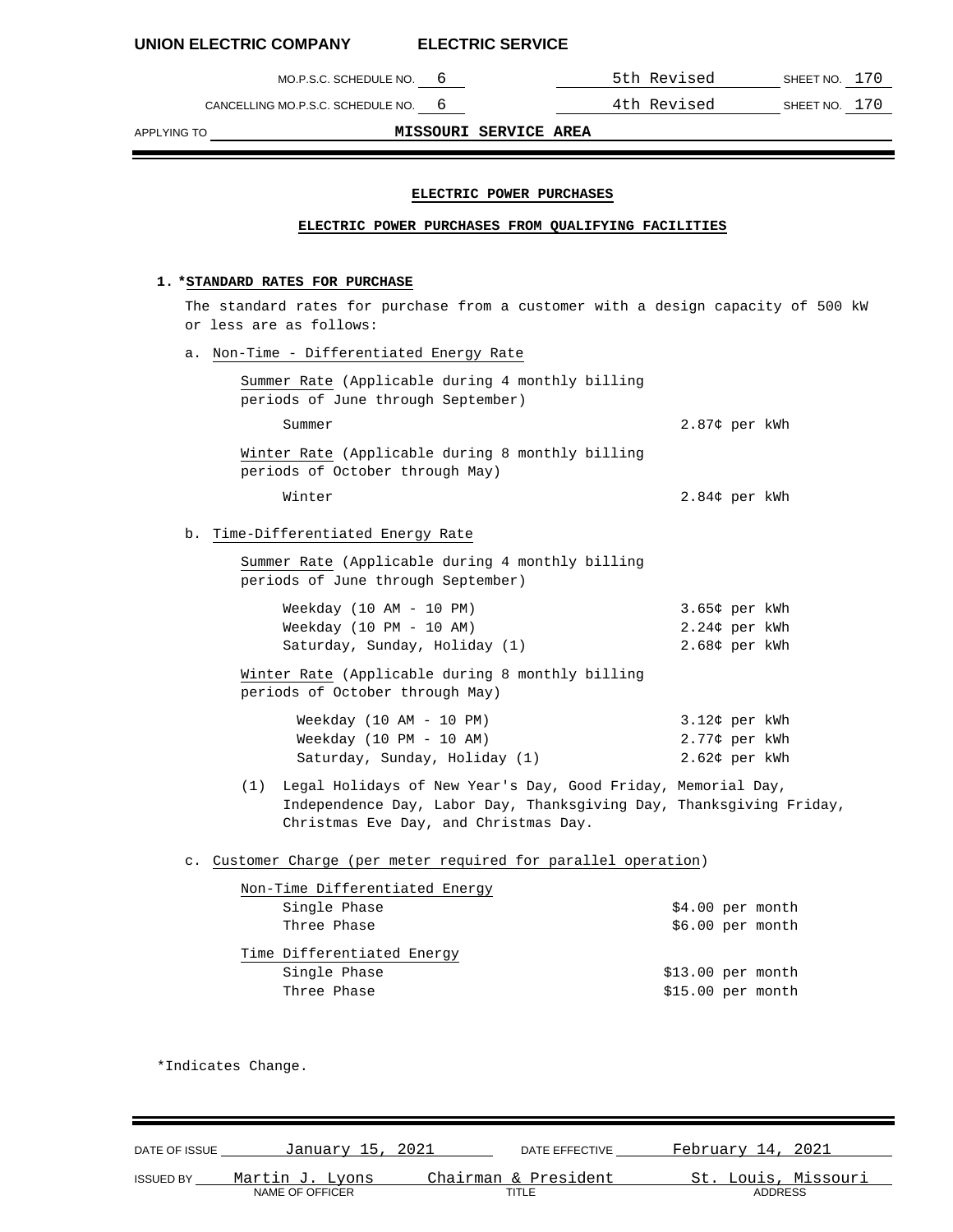MO.P.S.C. SCHEDULE NO. 6 1st Revised SHEET NO. 170.1

CANCELLING MO.P.S.C. SCHEDULE NO. 6 **CANCELLING MO.P.S.C.** SCHEDULE NO. 6

APPLYING TO **MISSOURI SERVICE AREA**

## **ELECTRIC POWER PURCHASES**

## **ELECTRIC POWER PURCHASES FROM QUALIFYING FACILITIES (Cont'd.)**

## **2. APPLICATION**

This tariff applies to purchases of electric energy or electric energy and capacity from Qualifying Facilities (hereinafter referred to as "Customer") under the provisions of Rule 4 CSR 240-20.060 of the Missouri Public Service Commission (Commission).

Company shall not be obligated to enter into new contracts or obligations to purchase electric energy or capacity from Qualifying Facilities with a net capacity larger than 20,000 kilowatts as ordered by the Federal Energy Regulatory Commission in Docket No. QM16-2-000 on June 30, 2016.

# **3. BILLING**

Monthly billing between Company and Customer shall be in accordance with the Contract between the parties.

# **4. CONTRACT**

Whether or not purchases are made by Company under the standard rates, the Company shall not be required to make any purchase from Customer until Company and Customer have entered into a written contract for such purchases.

## **5. GENERAL RULES AND REGULATIONS**

All provisions of this tariff are subject to all Commission rules and regulations as may be revised from time-to-time. All terms of the tariff are also subject to the Commission's normal complaint and arbitration procedures.

\*Indicates Addition

| DATE OF ISSUE    | February 2, 2017 | DATE EFFECTIVE | March 4, 2017       |
|------------------|------------------|----------------|---------------------|
| <b>ISSUED BY</b> | Michael Moehn    | President      | St. Louis, Missouri |
|                  | NAME OF OFFICER  | TITLE          | ADDRESS             |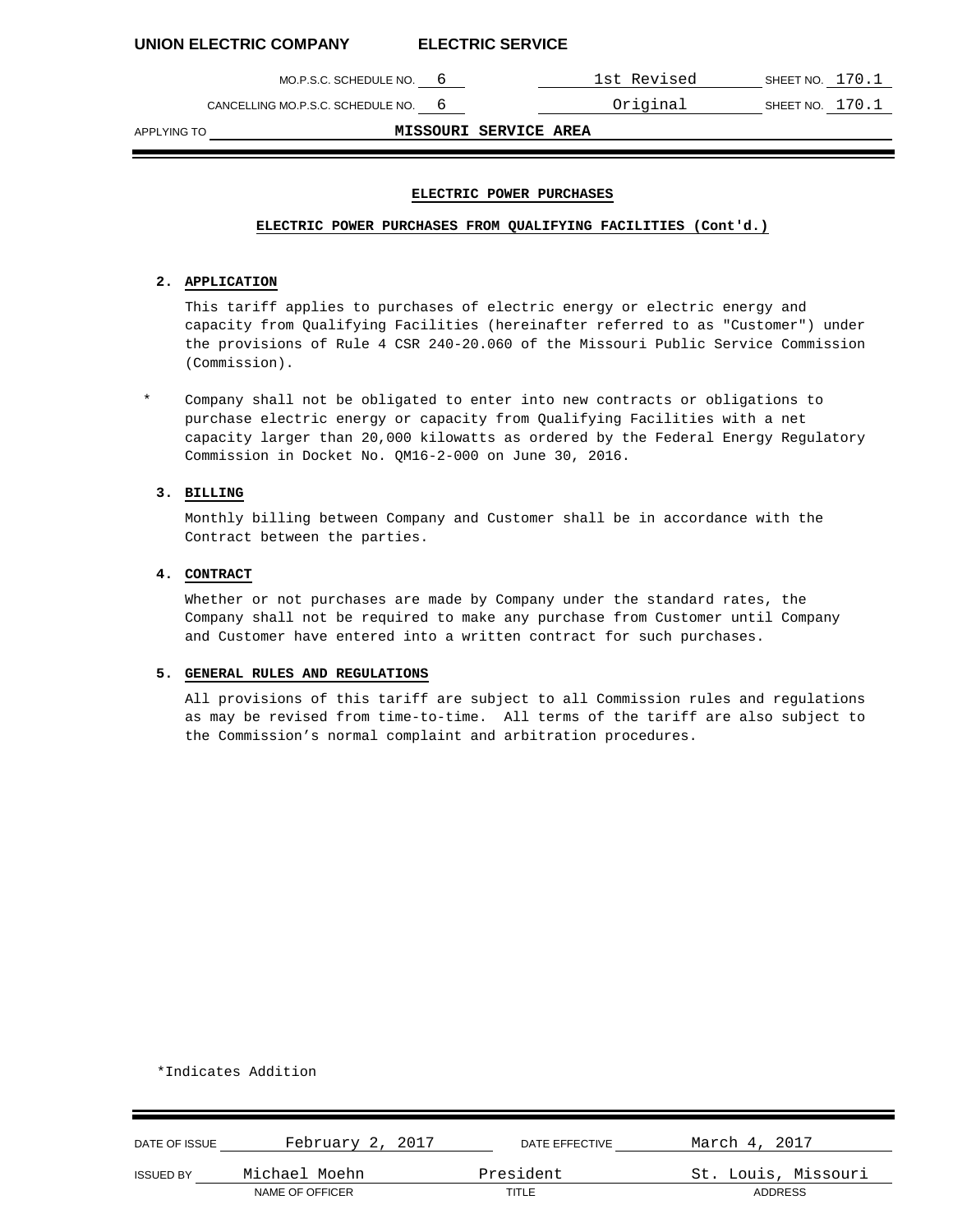MO.P.S.C. SCHEDULE NO. 6 **COLLANDIAL COMPUTE INC.** 2

CANCELLING MO.P.S.C. SCHEDULE NO. SHEET NO.

APPLYING TO **MISSOURI SERVICE AREA**

# **ELECTRIC POWER PURCHASES**

## **ELECTRIC POWER PURCHASES FROM QUALIFYING FACILITIES (Cont'd.)**

## **GUIDELINE TECHNICAL REQUIREMENTS FOR PARALLEL OPERATION WITH THE COMPANY'S SYSTEM**

#### Introduction

The minimum technical requirements for safe parallel operation of Customer-owned electrical generating facilities with the Company's system are set forth below. These requirements will serve as a guide for Company and Customer engineering when planning such an installation; however, it is recognized that each installation may have specific requirements other than those set forth herein as a result of each installation's unique nature.

### General Technical Requirements

1. Protection

Customer shall install protective devices capable of detecting fault conditions on both his system and the Company's system. These devices will separate Customer's system from the Company's system either directly or through an auxiliary device such as a circuit breaker. The separating device must be capable of interrupting the available fault current. The detection sensitivity and operating speed of these devices must be compatible with protective devices on the Company's system.

The Customer shall install equipment designed to automatically separate his system from the Company's system upon loss of the normal Company supply.

The Customer is responsible for protecting Customer-owned equipment in such a manner that faults or other disturbances on the Company's system or on Customer's system do not cause damage to his equipment.

Customer shall furnish information to Company regarding his proposed generation equipment and protective devices prior to parallel operation. Company will check the adequacy of this proposed equipment and its compatibility with protective devices on the Company's system and will either approve as submitted or specify additional equipment which will be required in order to begin parallel operation with the Company's system.

All protective relay settings that would affect any Company system relay settings will be specified by Company. These relays will be initially calibrated by Company to assure proper operation.

A manual visible disconnect switch must be provided which is under the exclusive jurisdictional control of the Company dispatcher. This manual switch must have the capability to be locked out of service by a Company-authorized switchman.

| DATE OF ISSUE    | May 31, 2013     | DATE EFFECTIVE  | June 30, 2013       |
|------------------|------------------|-----------------|---------------------|
| <b>ISSUED BY</b> | Warner L. Baxter | President & CEO | St. Louis, Missouri |
|                  | NAME OF OFFICER  | TITLE           | <b>ADDRESS</b>      |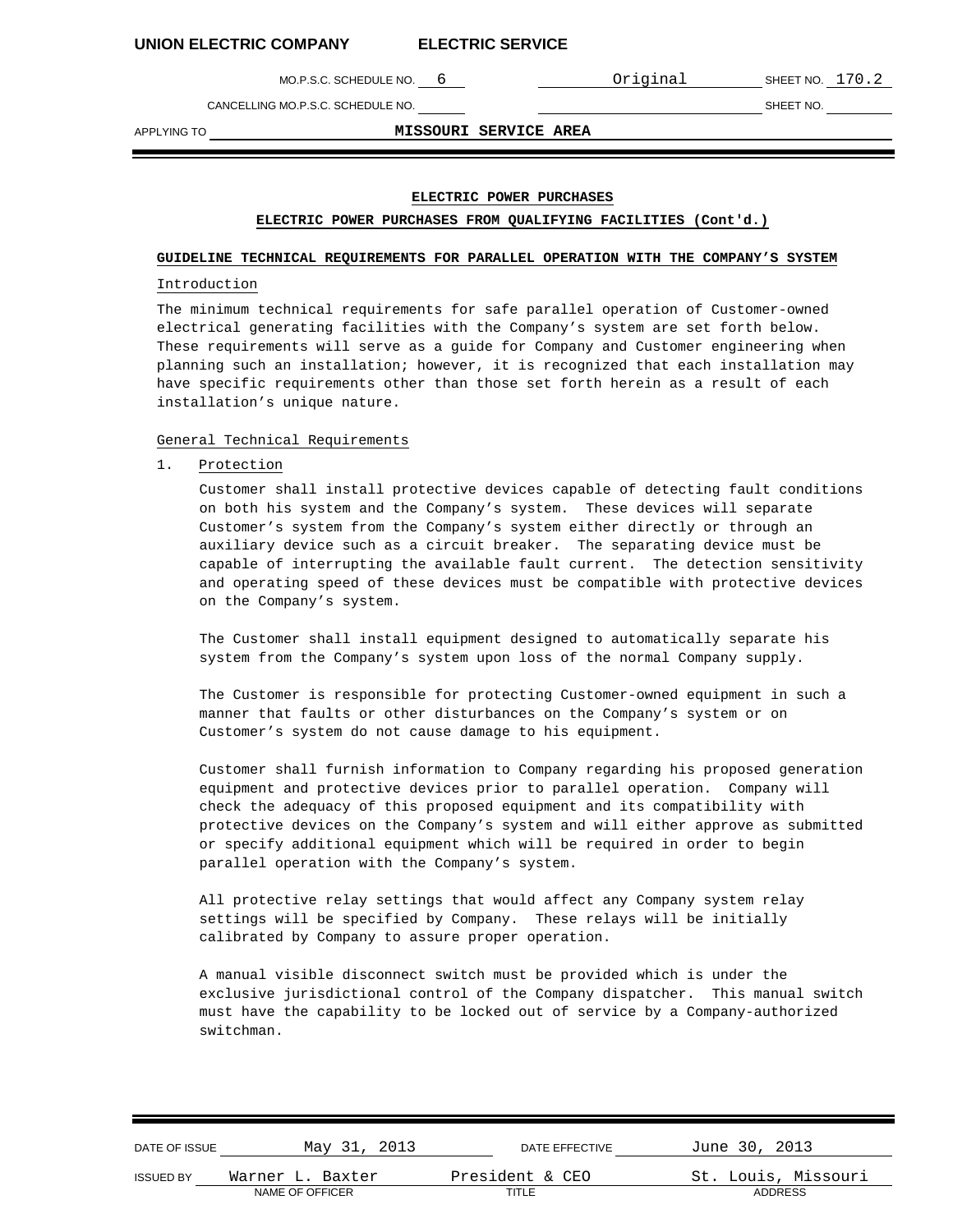MO.P.S.C. SCHEDULE NO. 6 **CONTACT CONTACT CONTACT SHEET NO. 170.3** 

CANCELLING MO.P.S.C. SCHEDULE NO. SHEET NO.

APPLYING TO **MISSOURI SERVICE AREA**

### **ELECTRIC POWER PURCHASES**

### **ELECTRIC POWER PURCHASES FROM QUALIFYING FACILITIES (Cont'd.)**

General Technical Requirements (Cont'd.)

1. Protection (Cont'd.)

The above statements are the basic minimum protection requirements that would be associated with parallel generation. Additional requirements and/or equipment would depend on an in-depth study of each proposed connection.

2. Operation

Under certain conditions the intertie breaker (if one is required) must be operated by Customer in order for Company to operate the manual disconnect switch. Company may request this action for any of the following reasons:

- a. System emergency.
- b. Inspection of Customer's generating equipment or protective equipment reveals an unsafe condition.
- c. Customer's generating equipment interferes with other customers or with the operation of the Company's system.
- d. An outage is scheduled on the Company's supply circuit or feeder.

Customer shall be solely responsible for properly synchronizing his generating equipment with the Company's frequency and voltage. This includes resynchronizing his generator(s) after system outages or disturbances.

## 3. Quality of Service

The interconnection of Customer's generating equipment with the Company's system shall not cause any reduction in the quality of service being provided to other customers or cause any undesirable effect on any Company facilities.

In order to achieve this objective, wave form guidelines presently applicable to Customer's facility and which are measured at the point of interconnection between the Company and the qualifying facility are as follows:

- a. The phase unbalance must be less than 1%,
- b. The arithmetic sum of harmonics in the current or voltage must be less than 10%, and
- c. The root of the sum of the squares of harmonics in the current or voltage must be less than 5%.

The above lists should be viewed as general guidelines which are subject to change as dictated by experience as well as the unique nature of the electrical system at each point of interconnection.

The power factor of Customer's load with his generating equipment connected shall not be less than that specified by retail tariff for his applicable customer class.

| DATE OF ISSUE    | May 31, 2013     | DATE EFFECTIVE  | June 30, 2013       |
|------------------|------------------|-----------------|---------------------|
| <b>ISSUED BY</b> | Warner L. Baxter | President & CEO | St. Louis, Missouri |
|                  | NAME OF OFFICER  | TITLE           | <b>ADDRESS</b>      |